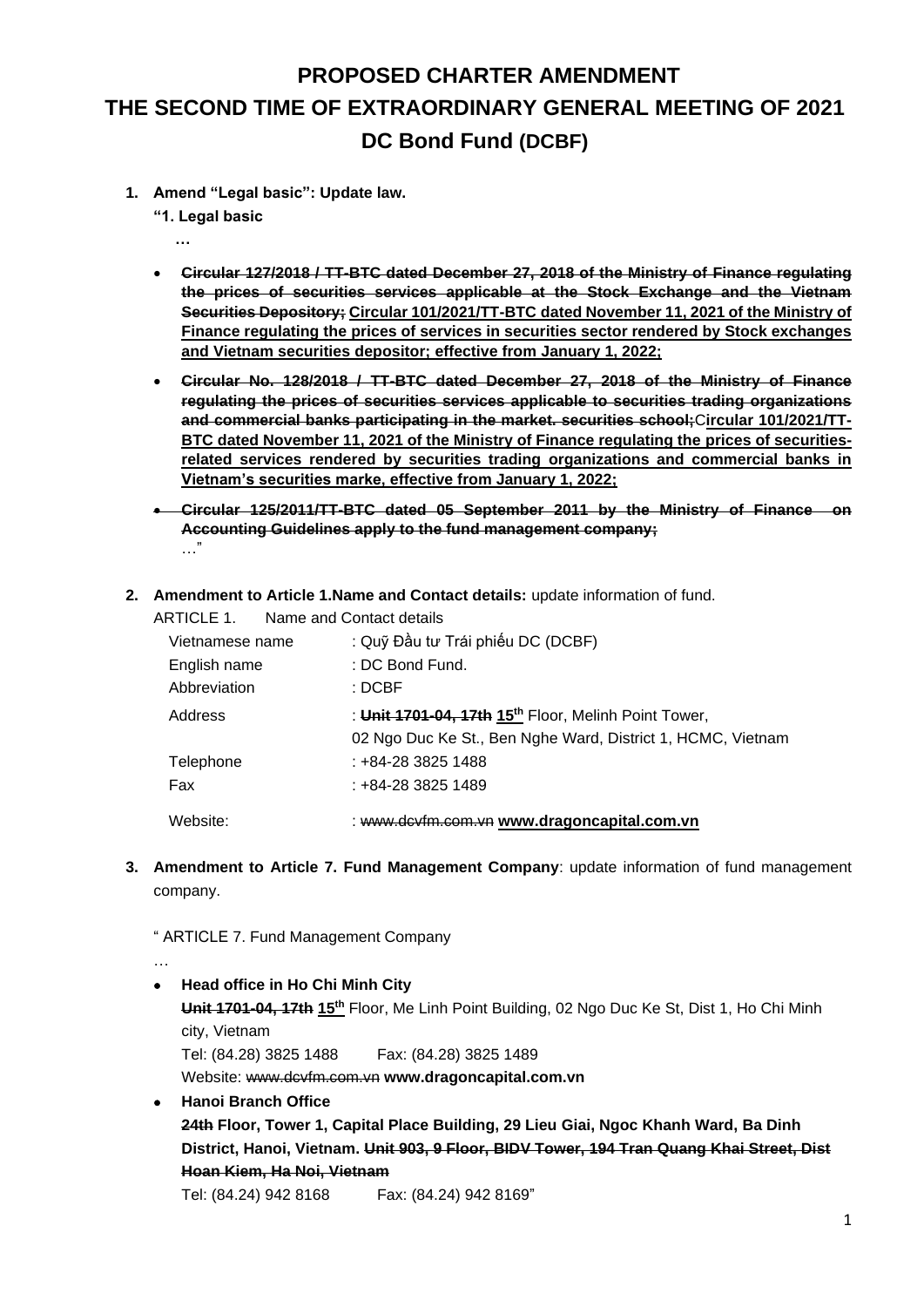**4. Amendment to Clause 2, Article 10. Investment Strategy:** to match with regulation "ARTICLE 10. Investment Strategy

**...**

2. Investment areas

…

- Besides, DCBF can invest in valuable papers, money market instruments, **foreign currencies**stocks… under Vietnam regulations"
- **5. Amendment to Clause 1, Article 12. Lending, borrowing, repo and margin transactions**: to match with regulation.

"ARTICLE 12. Lending, borrowing, repo and margin transactions

- 1. Fund management company may not use the capital and assets of the fund to give or underwrite any loan**, except for the investments in deposit prescribed in Point a Clause 1 Article 10 of this Charter;** "
- **6. Amendment to Clause 3- Article 17. Fund certificate transactions**: adjust in accordance with legal regulations**.**

"ARTICLE 17. Fund certificate transactions

3. Trading fund certificates

…

...

…

…

a. Subscription orders

- Minimum required subscription **specified in the Fund's Prospectus amount according to the usual investment method is 20,000,000 (twenty million) Vietnam dong.**
- **Minimum required subscription amount according to VF-iSaving method is 100,000 (one hundred thousand) Vietnam dong.**

b. Redemption orders

- **Redemption orders must be fullfilled in the "Redemption Request" and sent to Distribution agents before the Cut-off time**The redemption units **specified in the Fund's Prospectus must be equal or greater than one hundred units (100 units). The remaining units after the trading must be equal to or greater than the required account maintaining units, which are one hundred units (100 units), except for trading odd units which is defined in the Prospectus.**
- Redemption payment shall be made by directly transferring to bank accounts of investors or a registered agent **or a bank account designated by the investor as detailed in the Fund's Prospectus** by Vietnam dong.Bank charges in this case will be paid by the investor (if any).

c. Switching Orders

- All Investors shall have the right to switch between different funds **if the Fund Management company has more than two open - ended funds of DCVFM** and those open-ended funds have the same the transfer agent service provider, **except switching to Vietnam Select Equities Investment Fund (VFMVSF)."**
- **7. Amendment to Point b- Clause 1- Article 18. Partial redemption, suspension of trading of openended fund transactions**: adjust in accordance with legal regulations.

"ARTICLE 18. Partial redemption, suspension of trading of open-ended fund transactions

- a. ...
- b. The implementation of all of the investors' orders shall lead to the fact that: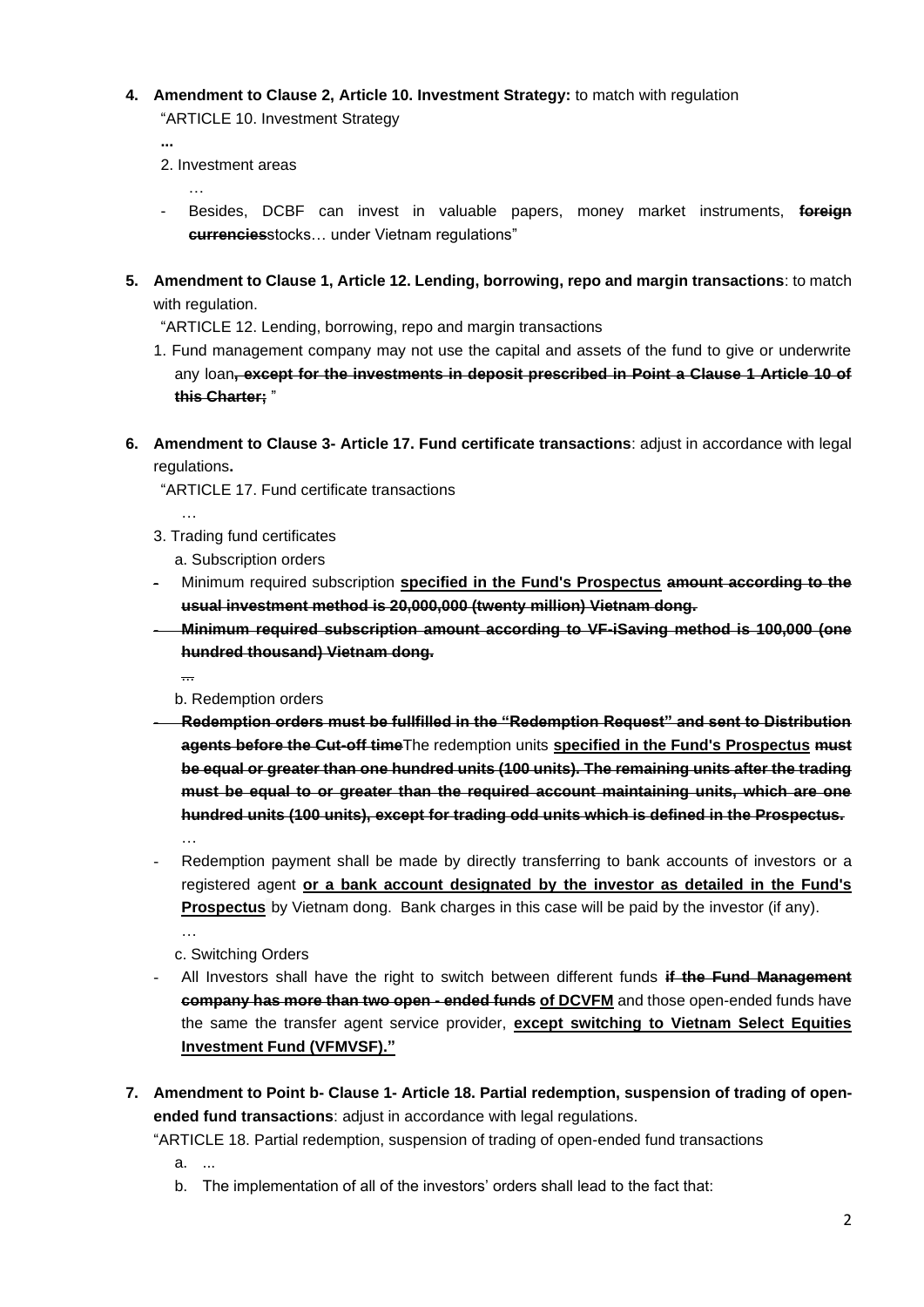o ...

- o **The value of the remaining fund unit or the remaining number of fund units on the investor's account is lower than the minimum value or the minimum number of fund units to maintain the investor's account as prescribed in the Charter. Funds and Prospectus (if any); or"**
- **8. Amendment to Clause 2- Article 56. Principles of Valuation Method of the Net Asset Value**: adjust in accordance with legal regulations.

"ARTICLE 56. Principles of Valuation Method of the Net Asset Value

2. Method of valuation

| No.                                                 | <b>Asset type</b>                                                            | Methods of valuating transactions on market                                                                                                                                                                                                                                                                                                                                                                                                                                                                                                                                                                                                                                                                                                                                                                                                                                                                                                                |  |  |  |
|-----------------------------------------------------|------------------------------------------------------------------------------|------------------------------------------------------------------------------------------------------------------------------------------------------------------------------------------------------------------------------------------------------------------------------------------------------------------------------------------------------------------------------------------------------------------------------------------------------------------------------------------------------------------------------------------------------------------------------------------------------------------------------------------------------------------------------------------------------------------------------------------------------------------------------------------------------------------------------------------------------------------------------------------------------------------------------------------------------------|--|--|--|
| Cash and cash equivalents, money market instruments |                                                                              |                                                                                                                                                                                                                                                                                                                                                                                                                                                                                                                                                                                                                                                                                                                                                                                                                                                                                                                                                            |  |  |  |
| 1.                                                  | Cash (VND)                                                                   | Cash (VND)                                                                                                                                                                                                                                                                                                                                                                                                                                                                                                                                                                                                                                                                                                                                                                                                                                                                                                                                                 |  |  |  |
| 2.                                                  | <b>Foreign currency</b>                                                      | Thevalue is converted to VND according to the exchange rate<br>of Joint Stock Commercial Bank for Foreign Trade of Vietnam<br>on the date preceding the valuation date.                                                                                                                                                                                                                                                                                                                                                                                                                                                                                                                                                                                                                                                                                                                                                                                    |  |  |  |
|                                                     | Non-interest instruments.                                                    |                                                                                                                                                                                                                                                                                                                                                                                                                                                                                                                                                                                                                                                                                                                                                                                                                                                                                                                                                            |  |  |  |
|                                                     | including treasury bills,                                                    | The quoted price posted on the trading system of the Stock                                                                                                                                                                                                                                                                                                                                                                                                                                                                                                                                                                                                                                                                                                                                                                                                                                                                                                 |  |  |  |
| 4.                                                  | financial<br>bonds,                                                          | Exchange (SE); in the absence of the quote price, the price                                                                                                                                                                                                                                                                                                                                                                                                                                                                                                                                                                                                                                                                                                                                                                                                                                                                                                |  |  |  |
|                                                     | other<br>instruments, and                                                    | shall be determined by the fund's representative board.                                                                                                                                                                                                                                                                                                                                                                                                                                                                                                                                                                                                                                                                                                                                                                                                                                                                                                    |  |  |  |
|                                                     | non-interest instruments                                                     |                                                                                                                                                                                                                                                                                                                                                                                                                                                                                                                                                                                                                                                                                                                                                                                                                                                                                                                                                            |  |  |  |
| <b>Shares</b>                                       |                                                                              |                                                                                                                                                                                                                                                                                                                                                                                                                                                                                                                                                                                                                                                                                                                                                                                                                                                                                                                                                            |  |  |  |
| 9.                                                  | Shares listed on Stock<br>Exchange, shares listed on<br>UpCom trading system | - Closing price (or other name as prescribed by regulations of the<br>Stock Exchange) of the latest transaction day prior to the valuation<br>date;<br>- Where shares are not traded for more than 15 days prior to the<br>valuation date, shares are valued at one of the following prices in<br>the following order of priority<br>+ Closing price (or other name, according to regulations of the<br>Stock Exchange) on the latest trading date within 12 months 90<br>days preceding the Valuation date;<br>+ Purchase price (cost price);<br>+ Book value;<br>+ Price determined by the method which approved by the Board of<br>Representatives.<br>The value of listed shares in the process of changing Stock<br>Exchange is there closing prices on the latest trading date e<br>preceding the valuation date.<br>Shares approved for listing but not yet trading are valued as if they<br>are initial public offering shares in listing process. |  |  |  |
| <b>Fund unit</b>                                    |                                                                              |                                                                                                                                                                                                                                                                                                                                                                                                                                                                                                                                                                                                                                                                                                                                                                                                                                                                                                                                                            |  |  |  |
| 13                                                  | <b>Fund unit of listed fund</b>                                              | - Closing price (or other name according to regulations of the<br>Stock Exchange) on the latest trading date preceding the<br>valuation date;<br>- In case, shares are not traded for more than 15 days prior to<br>the valuation date, shares are valued at one of the following<br>prices:                                                                                                                                                                                                                                                                                                                                                                                                                                                                                                                                                                                                                                                               |  |  |  |